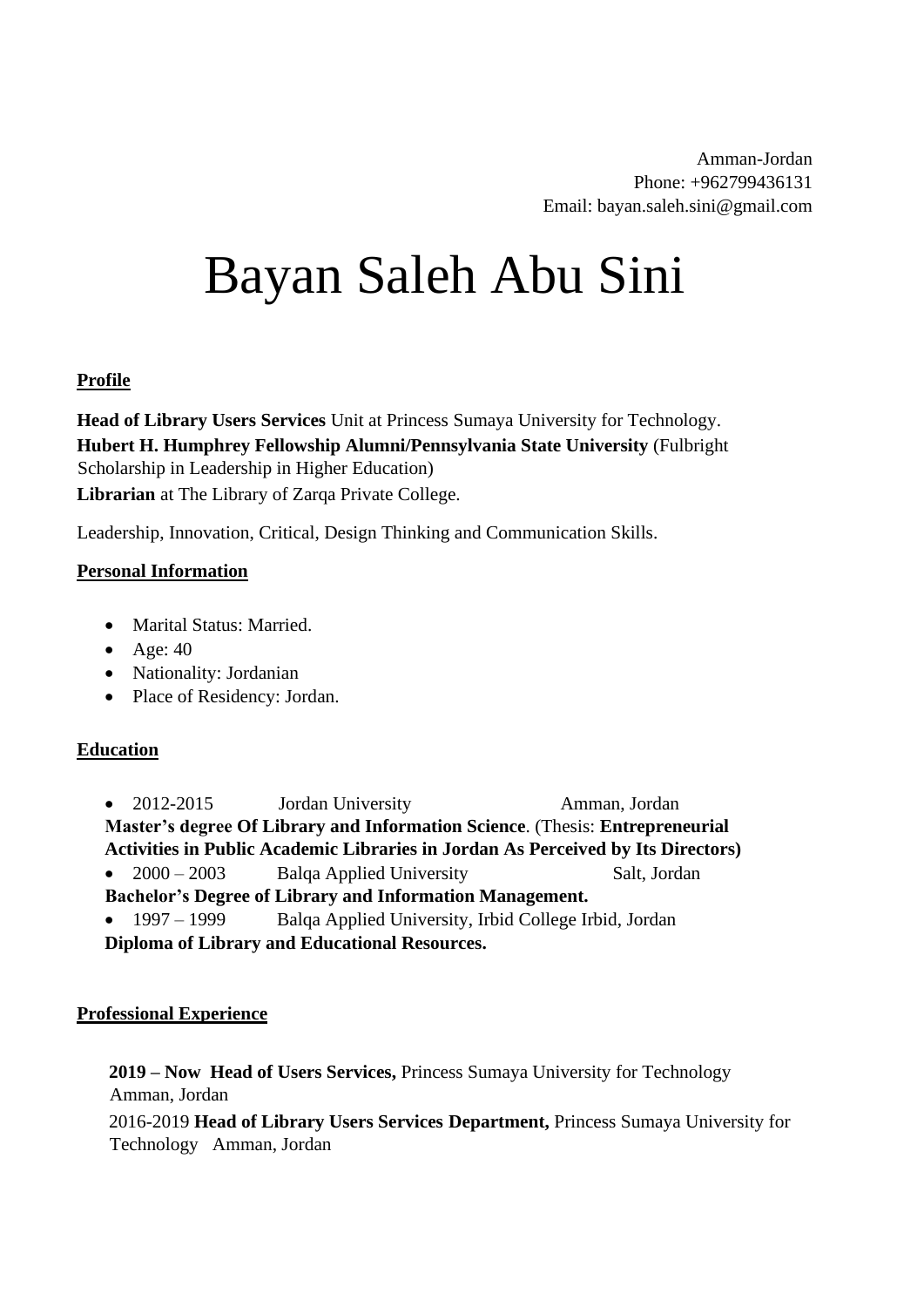- Implementing a respond action plan to face the challenges of COVID-19 on the library users.
- Acting Director in Case of Library Director Absence
- Library Board Member.
- Designing New Services and Developing Current Services.
- Conducting Information Literacy and Consultation Programs.
- Preparing Library Guides and Newsletters.
- Managing Content of Elhassan Library Website and Facebook Page.
- Preparing Annual and Monthly Plans, Reports and Statistics.
- Budgeting.
- Participating in in Evaluating, Selecting or Cancelation of Electronic Resources.
- Supervising and Evaluating Services and Team.
- Problems Solving.
- Development and Review of The Policies and Procedures.
- Fulfilling the Requirements of Accreditation Committee.
- Supervising and Coordinating User's Services Team and Part Time Students.

#### **Public Speeches, Posters And Webinars**

- Storytelling: Personal Leadership, Penn State University.
- Building a New Generation of Library Leaders in Jordan. (Poster)
- Entrepreneurship in Libraries as Perceived by Academic Library Directors in Jordan, GLF, Washington DC. (Poster)
- Librarianship In Jordan: Challenges And Opportunities (Webinar)
- Jordan: Culture, Tourism And Higher Education, Penn State University
- More Thank Books: Libraries New Roles, ALTRUSA Group, State College

#### **Conference Papers and Unpublished Work**

- Conference Paper Entitled " **Readiness of Libraries in Jordan to Move Toward Smart Libraries: Library of PSUT Case Study"** presented at SLA Gulf Chapter Conference, UAE.2019
- Conference Paper Entitled " **Return On Investment in Electronic Resources at Princess Sumaya University for Technology**, presented at JU 4<sup>th</sup> Conference of E-Publishing 2018
- Thesis entitled **Entrepreneurial Activities in Public Academic Libraries in Jordan as Perceived by its Directors** , 2015
- Unpublished Paper entitled " **Librarians Changing Roles in Changing World**, 2012
- Unpublished Case study entitled " **Library Information Systems and Information Retrieval**, 2012 "

#### **Projects**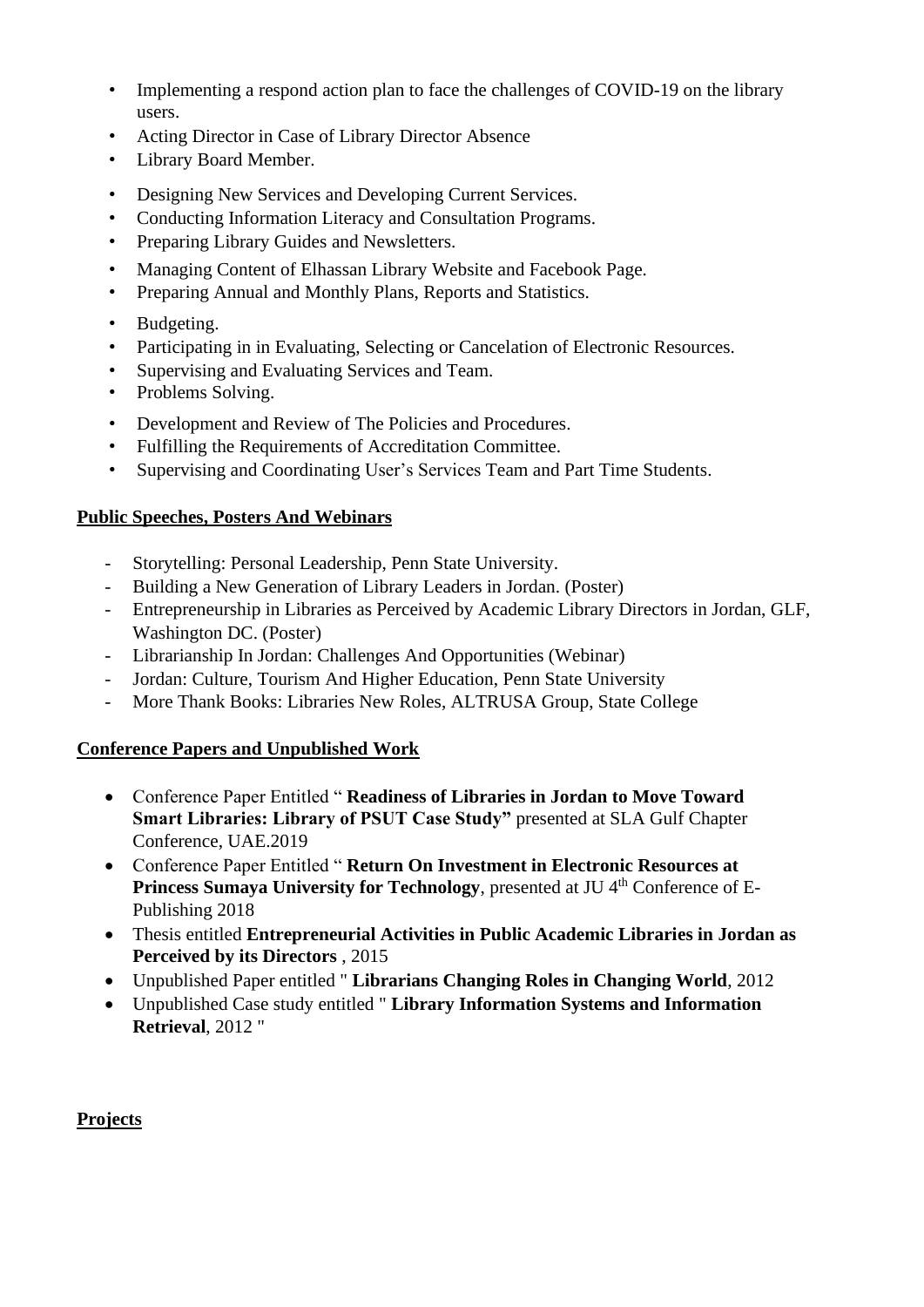- Advocating Schlow Public Library, (Project Team Member), 2020
- Funding Campaigns During COVID-19 Pandemic, ((Project Team Member), 2020
- Collecting PSUT Researchers Work and Building the Website (Project Manager), PSUT 2019
- Collecting RSS Researchers Work, (Project Team Member), RSS
- Evaluating Library Services ( Project Manager), PSUT, 2019
- Library Procedures Guide (Project Team Member), PSUT 2018-2019
- Updating Job Titles and Job Description, (Project Team Member), PSUT
- Library Strategic Plan, (Project Team Member) PSUT 2016-2019
- Migrating to a New Library System (Project Team Member) PSUT, 2007

## **Training, Workshops And Courses**

- Design Thinking, GLF (Global Leadership Forum), Washington DC.
- Creativity, GLF, Washington DC
- Grant Writing, Penn State University
- Leadership In Practice, Penn State University
- Social Informatics, Penn State University
- Leadership In Higher Education, Penn State University
- Strategic Leadership And Change Management, Maastricht, Netherlands) Grant From Netherlands Government).
- Content Writing Course/ Amman
- Project Proposal Writing Course/ Amman
- International Relations Staff Mobility Program. (Erasmus + Deusto Universith/ Spain
- Marketing Your Library. Issa Cultural Center /Bahrain.
- Entrepreneurship Skills Courses. Amman
- Library Of Congress Classification, PSUT.
- MARC21, PSUT.
- Performance Indicators In Libraries, 2016 Amman, Jordan
- Elsevier Author Workshop 2016, Amman, Jordan
- Turnitin Originality Check Platform, Amman, Jordan
- Proquest & Ebrary Databases, Amman, Jordan
- New Trends In Libraries And Information Science By Marshal Breeding , Amman, Jordan
- Non-Book Material Cataloging. Amman, Jordan

## **Languages**

- **Arabic** : Mother Language , Reading ,Writing, Speaking
- **English** : Excellent , Reading, Writing, Speaking (TOEFL IBT Certificate)

## **Volunteering**

- Volunteer at Digital Map Of Arabic Libraries Initiative.
- Volunteering Teacher at ILEARN Initiative.
- Volunteering Librarian at Khalil Alrahman Association. (2003)